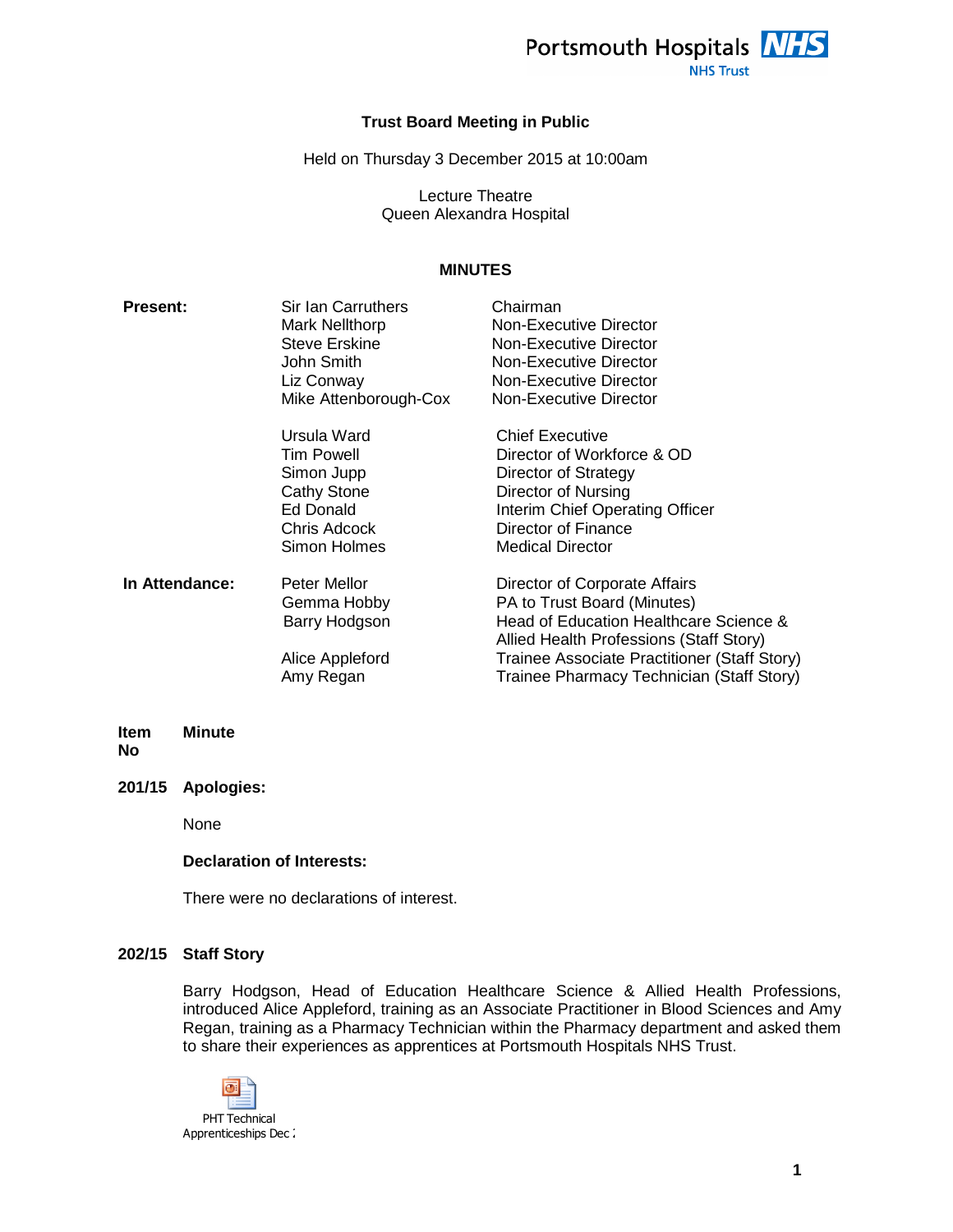Following the presentation the Chairman thanked Barry, Alice and Amy and invited questions.

The Director of Nursing asked what Alice and Amy would say to anyone thinking of doing one of these placements and what the organisation could do to make them even better. Amy and Alice explained that they would advise anyone to go for it as they feel the value of work placements is underestimated. They had both received great support so it is difficult to say what they would improve; so they would just advise keep doing more of the same.

Steve Erskine, Non-Executive Director, asked how other members of staff had reacted to them as apprentices. Amy and Alice explained that, on the whole, everyone had been very supportive.

The Chairman expressed a big 'well done' to both Amy and Alice and thanked Barry for his continuing outstanding contribution.

#### **203/15 Minutes of the Last Meeting – 29 October 2015**

Liz Conway, Non-Executive Director, pointed out a slight correction to the final paragraph of the finance section on Page 5. It was agreed that the minutes would be amended; otherwise the minutes were approved as an accurate record of the meeting.

#### **204/15 Matters Arising/Summary of Agreed Actions**

**193/15: Information Risk SIRO Annual Report –** The Director of Corporate Affairs had circulated a report comparing Portsmouth Hospitals NHS Trust with other Trusts throughout the country and a briefing paper produced by the IT Department highlighting cyber and network security.

Steve Erskine, Non-Executive Director, asked whether there are plans in place to review and improve IT security. The Director of Corporate Affairs assured the board that the IT Dept. is continually working to make improvements and the Director of Strategy explained that he is currently working with IT on this.

# **205/15 Notification of Any Other Business**

None.

# **206/15 Chairman's Opening Remarks**

The Chairman emphasised key points:-

- He noted the recent need to divert attendees to the Emergency Department on different occasions during the past month and how the intense pressure on the department continued. He expressed both his thanks and his admiration to all those who work in the hospital, as the amount of patients coming through the hospital is relentless.
- The Best People Awards had taken place last week. This is an annual award ceremony where the Trust recognises people for their excellence; it is a very uplifting occasion. However, it is important not to forget the other 7,000 members of staff who work here and he gave his thanks to them all; most of them do not consider what they do as being special but as just part of their everyday job.
- He was very pleased to confirm the Non-Executive Director appointment and reappointments, including Liz Conway, Mark Nellthorp as Senior Independent Director, Steve Erskine as Deputy Chairman, Mike Attenborough-Cox and John Smith.
- Following the recent comprehensive spending review, the government is to give the NHS £2billion more than planned. Whilst this is a generous settlement compared to most other Government Departments, this amount of money will not fully resolve the financial position within the NHS. The road ahead will still be very challenging.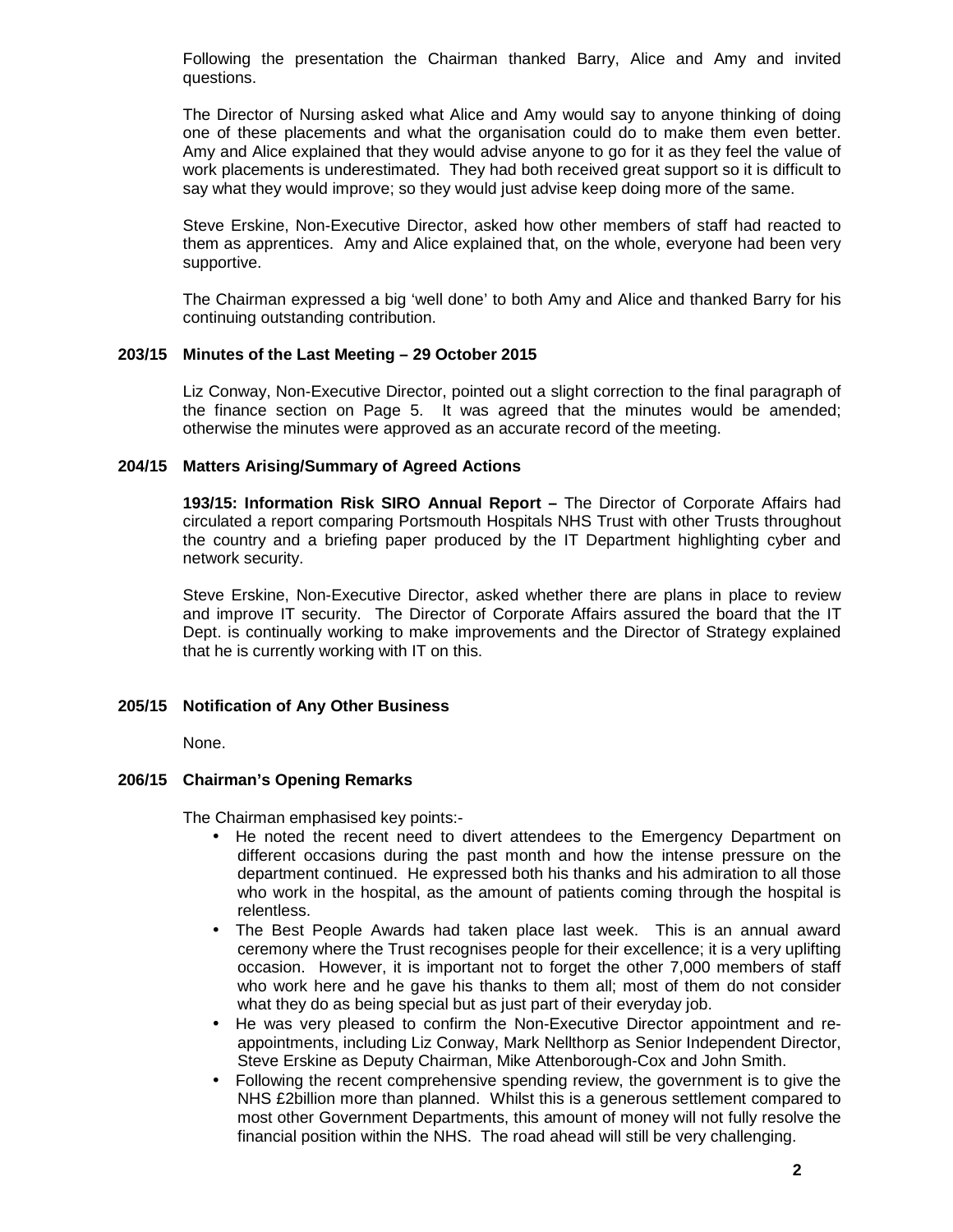## **207/15 Chief Executive's Report**

The Chief Executive drew attention to particular areas within her report:

- 28 systems had been identified by the centre as ones that would benefit from intensive support in terms of Unscheduled Care; we were one of them. A report had been produced by some very experienced clinical staff from outside of the organisation and this had identified a selection of things that we might do to improve the current situation. This included working closely with the health and social care system to identify a clear plan. The Chief Operating Officers from the three local provider units had been working closely together and had produced a series of recommendations which they had presented to the accountable officers across the system. This has resulted in some additional investment which has been agreed by our commissioners.
- Whilst she, in her role as Chief Executive, had thanked her equivalents in the different organisations that had assisted with patient diverts, she thought that it would be a good idea to send an official 'thank you' from the Trust Board. She also wanted to acknowledge the hard work of all of our staff in helping to keep patients safe.
- The Junior Doctors strike had now been cancelled.
- The Trust had recently won the HSJ award for technology and innovation.
- In relation to the pressure the organisation is under, the Chief Executive had been holding a number of briefing sessions with different groups of staff. These had been good constructive meetings and had been welcomed by staff.
- The Director of Corporate Affairs had been accompanying the Chief Executive to a series of Governor's Public meetings where she had given a presentation on our recent Care Quality Commission Inspection. She was delighted to note the excellent support for the Trust from both our local communities and our Governors.

John Smith, Non-Executive Director, asked how often ambulances, with patients from other organisations, were diverted to us. The Chief Executive explained that we were very rarely in a position to be able to offer help, however it had happened in the past.

John Smith, Non-Executive Director, asked whether there had been any financial implications as a consequence of the Junior Doctors strike. The Director of Workforce & OD replied that no financial implications had been anticipated and that it was expected to have been 'cost neutral'.

Liz Conway, Non-Executive Director, asked for an update on the Lord Carter review. The Director of Workforce & OD explained that there was a meeting scheduled for later in the week with Lord Carter and his team and a further meeting had been arranged to include the Director of Finance.

# **208/15 Integrated Performance Report**

# **Quality**

The Director of Nursing drew attention to the following areas, with supporting comment from the Medical Director:

- She was keen that the contribution of the staff be fully recognised by the Board. This is a very challenging time; yet our staff continue to provide highquality, compassionate care. Our greatest asset is our staff.
- It is disappointing to note an increase in the number of falls. However we have seen an improvement in November which will be reflected in the next Board report.
- There had been an increase in the number of moves at night time as a consequence of the extreme pressure. Our teams are working hard to minimise the disturbance to patients by moving them earlier in the day.
- There has been a recent decline in the number of patients recommending our Trust through the Friends & Family test, predominantly within the Emergency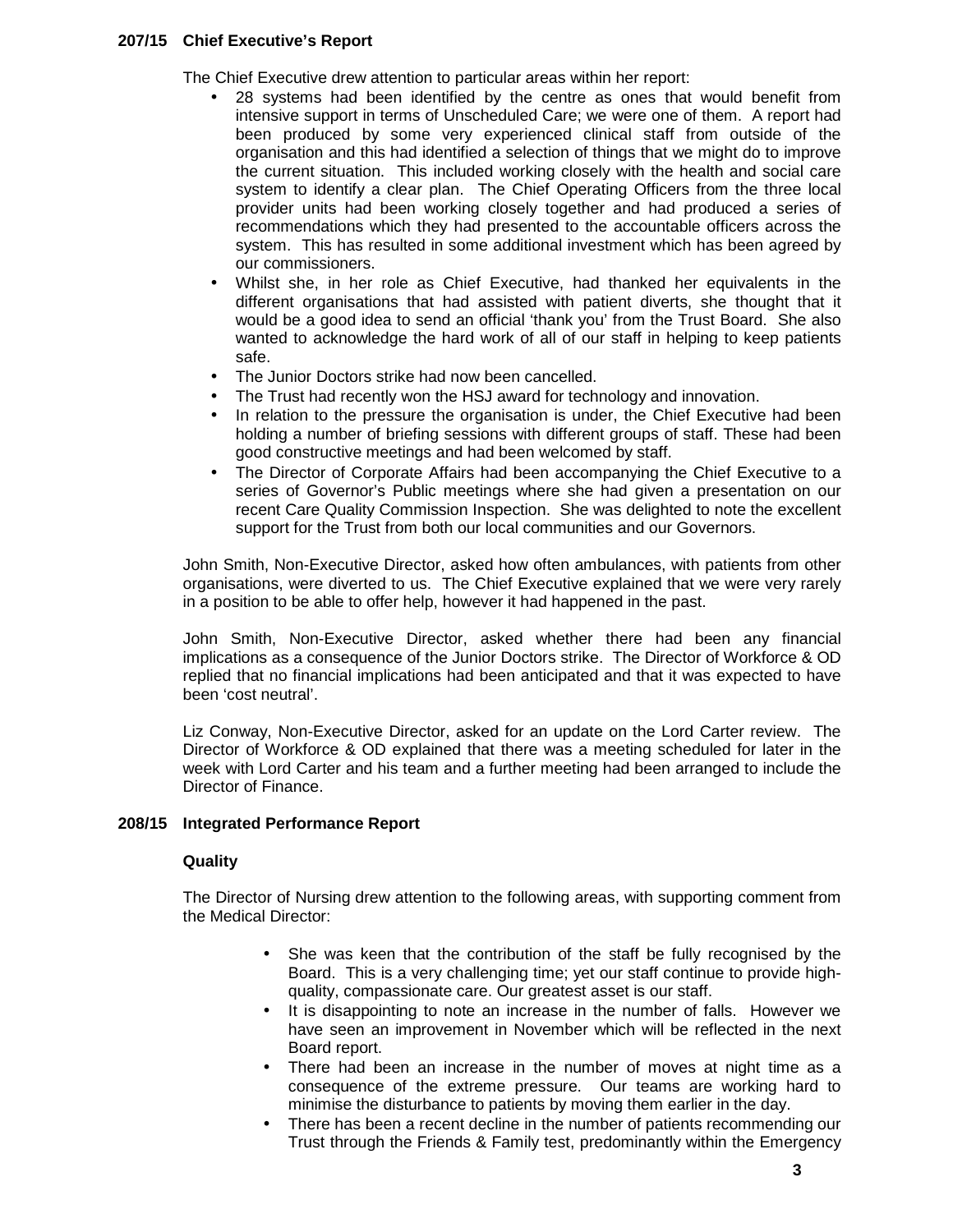Department. This is linked to the deterioration of the patient experience as a result of the immense pressure. The Patient Experience Team has been visiting the Emergency Department and speaking to patients to see what can be done to improve the situation.

- Hygiene and cleanliness continues to be of a very high standard throughout the hospital.
- Incidents of MRSA remain at zero. There had been were 3 CDiff cases during the month against a trajectory of 4. CDiff cases are increasing across the country; so it is gratifying to see that our infection rate is below trajectory and continuing to decrease. There have been 3 MSSA cases against an expected number of 4.
- Mortality rates are very similar to previous months, so our HSMR and SHMI remain the same.
- The reviews of the death of every patient reveal no differences between those coming through the elected pathway than those coming through the unscheduled pathway.

Steve Erskine, Non-Executive Director, asked about our duty of care in relation to falls. The Director of Nursing explained that whilst there had been a cause for concern at the time, no trend had been identified and she was pleased to report an improvement this month. Liz Conway, Non-Executive Director, pointed out that there had been recent publicity linking the number of patients who suffer from falls to those who use hearing aids.

Mark Nellthorp, Non-Executive Director, felt that there was an obvious causal link between the number of falls and a hospital that was under severe pressure. The hospital is working above capacity and it is clearly affecting the quality of the care that we are providing. The Medical Director explained that extra beds had been opened (around 75) which would have a negative impact on clinical incidents. The Chairman was determined that any decline in quality should be immediately reversed and assured his Non-Executive colleagues that the quality of care and patient safety would remain the priority.

The Chief Executive explained that there had been a National concern in relation to maternity and the mortality rates of those babies that were born at the weekend. The Trust had investigated the local situation and she was pleased to be able to reassure the Board that this was not an issue at Portsmouth Hospitals NHS Trust.

Liz Conway, Non-Executive Director, explained that she had read recently of an increase in the number of patients suffering from HIV and asked whether it was anticipated that this would have any impact on us. The Medical Director explained that HIV patients locally are the responsibility of Solent NHS Trust.

# **Operations**

The Interim Chief Operating Officer drew attention to particular areas within his report:

- There continues to be a huge demand on the hospital; so the main focus is on patient safety and getting patients as quickly as possible to the relevant ward.
- A range of measures to take, in relation to the large number of those patients in hospital that don't need to be here, had now been accepted and agreed by our local Commissioners; so we are now pulling together with our community partners.
- Despite the challenging environment, teams are maintaining the constitutional access targets; for October incomplete standards were achieved, diagnostic wait standards were achieved, 7 of the 8 cancer standards were achieved, 31 days achieved and 62 day standard achieved, Urology is improving (numbers have halved); whilst the number of patients who are medically fit for discharge had increased to 150 plus.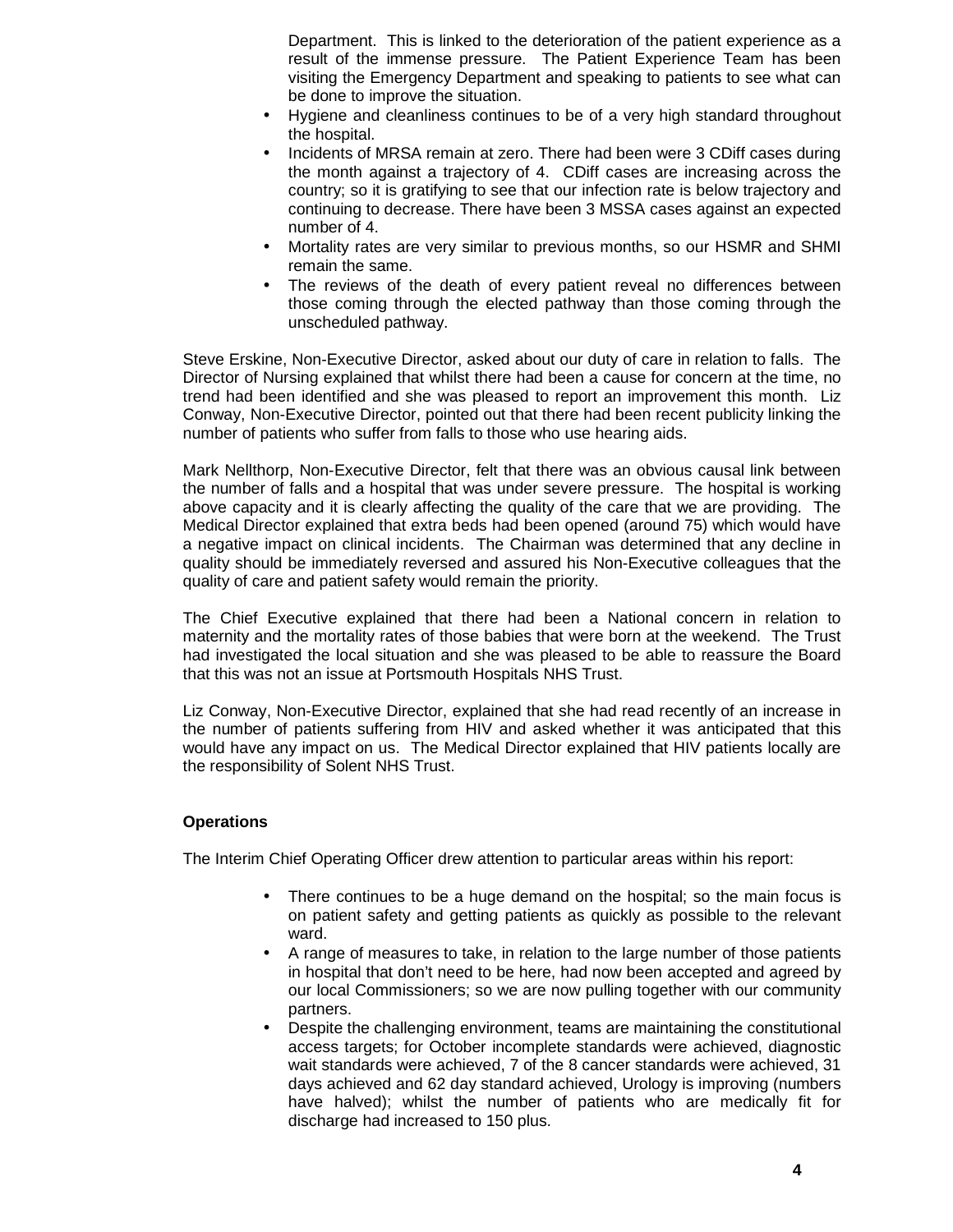John Smith, Non-Executive Director, expressed concern at the well-being of our staff and cautioned of allowing the pressure to reach breaking point.

Steve Erskine, Non-Executive Director, acknowledged the positive response from our partners but asked if there was a shared view in relation to the capacity within the local healthcare system. The Interim Chief Operating Officer felt that there was not a clear understanding of the local capacity and felt strongly that the system needed to make a short term investment to increase capacity to enable patients to be treated in the community.

Steve Erskine, Non-Executive Director, reminded that we had been told many times before of improvements to the discharge regime and wondered what would be different this time. The Medical Director felt confident that some positive changes had been identified.

The Chairman was frustrated that these different initiatives had still not produced the required outcome. He felt strongly that the pace of change was an issue and sought assurance that we were working on the right things to get the results we need.

# **Finance**

The Director of Finance highlighted some key areas from his report:

- The pressure the hospital continues to face from Unscheduled Care demand is a key factor in the adverse financial position.
- The position year to date is £17.4M deficit. The report sets out a potential year end deficit of £23.6M. A number of opportunities for improvement as well as further risks have been identified and are being managed and reviewed to ensure no further deterioration in the financial position and that improvement are secured wherever possible.
- The cash position is currently satisfactory but will become an increasing risk between now and the end of the financial year.
- We continue to deliver more activity than planned.
- The cost Improvement Plan forecast has been revised down as a result of the detailed validation book and the development of mitigations is part of the approach the Trust is adopting through CSC performance review meetings.

Steve Erskine, Non-Executive Director, welcomed the clarity and accuracy provided within the report and encouraged the Trust to concentrate on those opportunities that could be delivered. The Director of Finance confirmed that the projected year end position assumed the continuation of the current unscheduled care pressures.

# **Workforce**

The Director of Workforce & OD drew attention to particular areas of his report:

- Workforce capacity remains stable.
- Recent nursing recruitment had been very effective.
- However, this has not resulted in an equivalent reduction in agency staff. This was mainly as a consequence of the significant pressure that we are under.
- The organisation is compliant with the new capping for agency framework costs. Some agencies are not reducing their agency rates; so we will need to look at this.
- The rate of Appraisals has held up well, particularly when taking into consideration the on-going pressures. However, the completion of Essential Skills is a particular issue with medical and dental staff.
- There is still a significant proportion of our workforce who have yet to have a flu vaccination.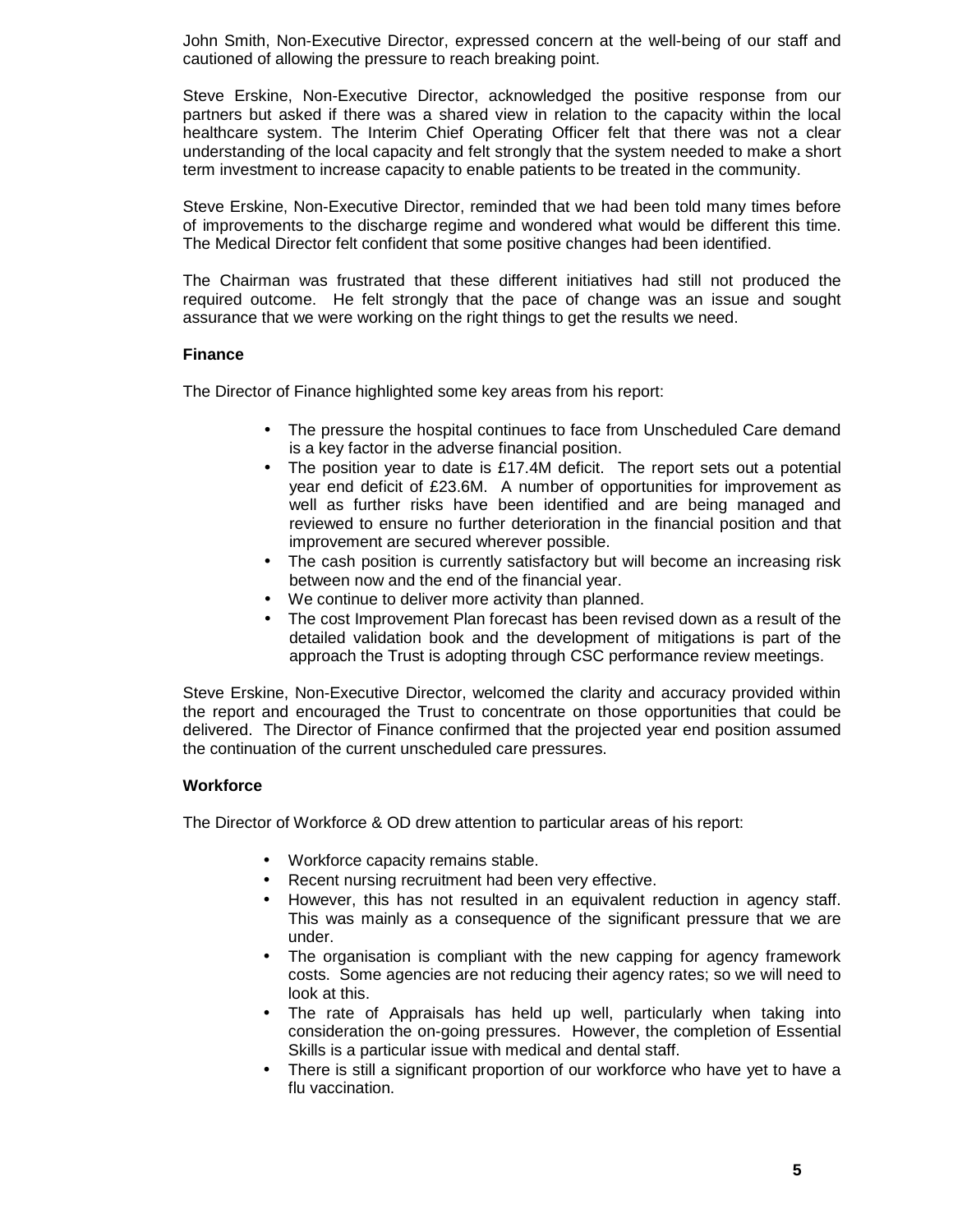Mark Nellthorp, Non-Executive Director, was pleased to hear that the majority of nurse vacancies had been filled but asked how that squared with the safe staffing report. The Director of Nursing confirmed that we will have achieved our full nursing complement by the end of the year.

Mark Nellthorp, Non-Executive Director, asked what would the likely impact be of the Chancellors announced changes with regards to nurse training and an increase in the number of nurses. The Director of Nursing explained that this would take the cap off higher education student places and should therefore generate more trainees. The Director of Workforce & OD was nervous of the introduction of fees.

John Smith, Non-Executive Director felt that it is a reflection of our staff the fact that the sickness figures are so low but queried how we are going to deal with the issue with agency staff usage. Then Director of Workforce & OD explained that this all leads back to Emergency Care and resolving the issues there. Mike Attenborough-Cox, Non-Executive Director suggested adjusting arrangements with agency in order to reduce cost. The Director of Workforce & OD explained that there is a risk with doing that at the moment.

The Chairman summarised the Integrated Performance Report update and thanked all for their hard work at such a difficult and challenging time.

### **209/15 Self-Certification**

The Director of Corporate Affairs presented the Self Certification, seeking approval for the Chairman and Chief Executive to sign it off prior to submission to the Trust Development Agency.

The Director of Corporate Affairs explained that there had been no changes since last month and that the self-assessment reflected our failure to meet the 4 hour Emergency Department waiting standard, a risk against our ability to meet cancer 62 day first definitive treatment and the delivery of RTT. This reflects our position at the end of October. We have been assured that we will continue to have full support from the TDA with regards to our current financial position.

The Self Certification was approved by the Board for submission to the TDA.

#### **210/15 Quarterly Research & Innovation Report**

Dr Greta Westwood, Deputy Director of Research & Innovation joined the Trust Board to present the Quarter 2 Performance Report on Research & Innovation.

The Chairman then invited the Board to ask questions.

Liz Conway, Non-Executive Director asked for more detail regarding Table 4.2.

Steve Erskine, Non-Executive Director congratulated Dr Westwood for a very good report and recognised the importance of Research & Innovation to the Trust. He suggested that it would be good to know what the research has resulted in, for example the end product for the patient. It might be difficult to include within future reports but he would welcome an understanding.

Mark Nellthorp, Non-Executive Director, referred to table 3.1 where there is quite a discrepancy between the CSCs and asked whether there was an issue with the engagement of particular CSC staff in research. Dr Westwood explained that if you are not research active you cannot take part in research studies; so where there are less research trained consultants you will see a resultant reduction in activity. Some feel they should do it as part of their job but that is not the opinion of all CSCs.

Mike Attenborough-Cox, Non-Executive Director felt that we should recognise that people are doing this work in their own free time and asked Dr Westwood to pass on thank you to the team.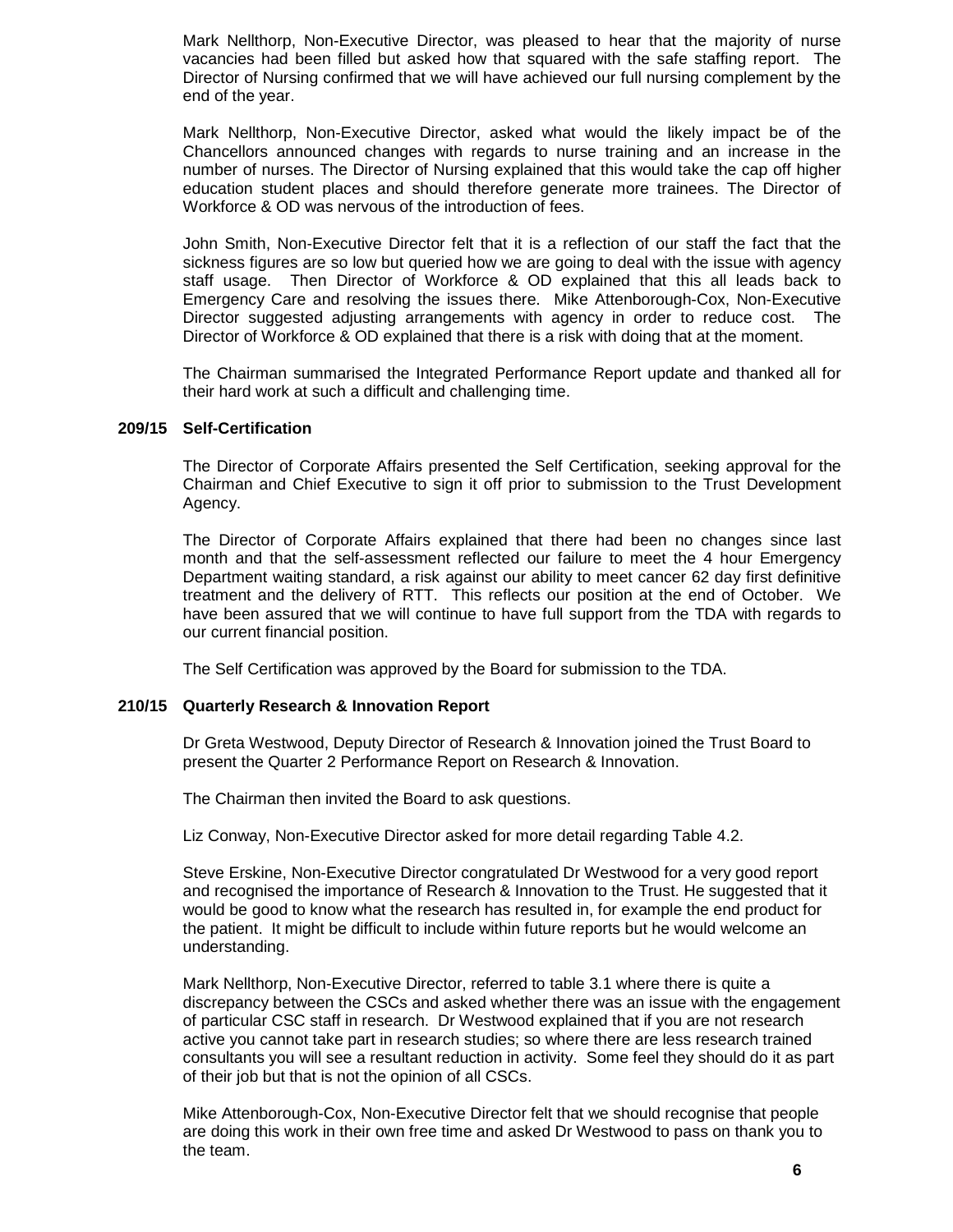John Smith, Non-Executive Director felt this work to be very impressive and queried how often Consultants need to be trained and how long the training takes. Dr Westwood explained that this has to be done every 2 years and takes around 4 hours online.

The Chief Executive felt that huge progress has been made with this but that we still need to get Research & Innovation to be seen as a core part of the Trust, almost like a separate CSC. There are real opportunities to transform patient care.

The Chairman felt this was very impressive work and thanked all the team. We are very proud of what has been achieved.

# **211/15 Risk Register**

The Director of Nursing presented the Trust Risk Register to the Board for discussion. The Board were then asked for comments or questions.

Steve Erskine, Non-Executive Director, queried the Stroke Service pathway and the long term impact. The Medical Director explained that whilst Stroke had shown some improvements, it was often impacted by Unscheduled Care; for example some patients do not get to the ward on time or spend the correct time on the ward. We are still driving towards a specialist centre; this is just a blip due to the current pressures. Steve also pointed out the fire risk which was missing from the Risk Register. The Director of Corporate Affairs clarified that there is a plan in place for recommendations in relation to fire and the Director of Nursing agreed to ensure this is included.

Other than the above, all agreed they were content with the Risk Register.

# **Action: Director of Nursing to ensure Fire included on Risk Register.**

# **212/15 CQC Quality Improvement Plan**

The Director of Nursing presented the Care Quality Commission Improvement Plan to report on progress and highlighted some key points.

- Page 2 of front sheet shows on-going compliance action with 'must-do's' and demonstrates that we are very much sighted on this.
- We have established a monthly care quality review. The process is open to all and 45 people had attended on the last occasion.
- The deadline for the Governance actions has been put back. The Director of Nursing and Director of Corporate Affairs met with DAC Beachcroft yesterday to discuss how best to develop a new assurance framework and a new approach to risk.
- The actions within the Unscheduled Care pathway have not been completed and remain 'red'. We have been tasked with re-profiling the actions.

The Board noted the report.

#### **213/15 Audit Committee**

Steve Erskine, Non-Executive Director presented the Audit Committee update for November and the Audit Committee Annual Report to the Board. The November report highlighted particular areas including reference costs strategy, Internal Audit Plan, audit of software licencing, changes in External Audit and Counter Fraud personnel, and that from 2017/18 the Trust will be responsible for the appointment of its External Auditors. The annual report is a consolidation of previously reported issues which include fire risk assessments, clinical coding and review of the Trust's accounts. The report also contained a review of the effectiveness of the Audit Committee and the External Auditors.

The Board noted the report.